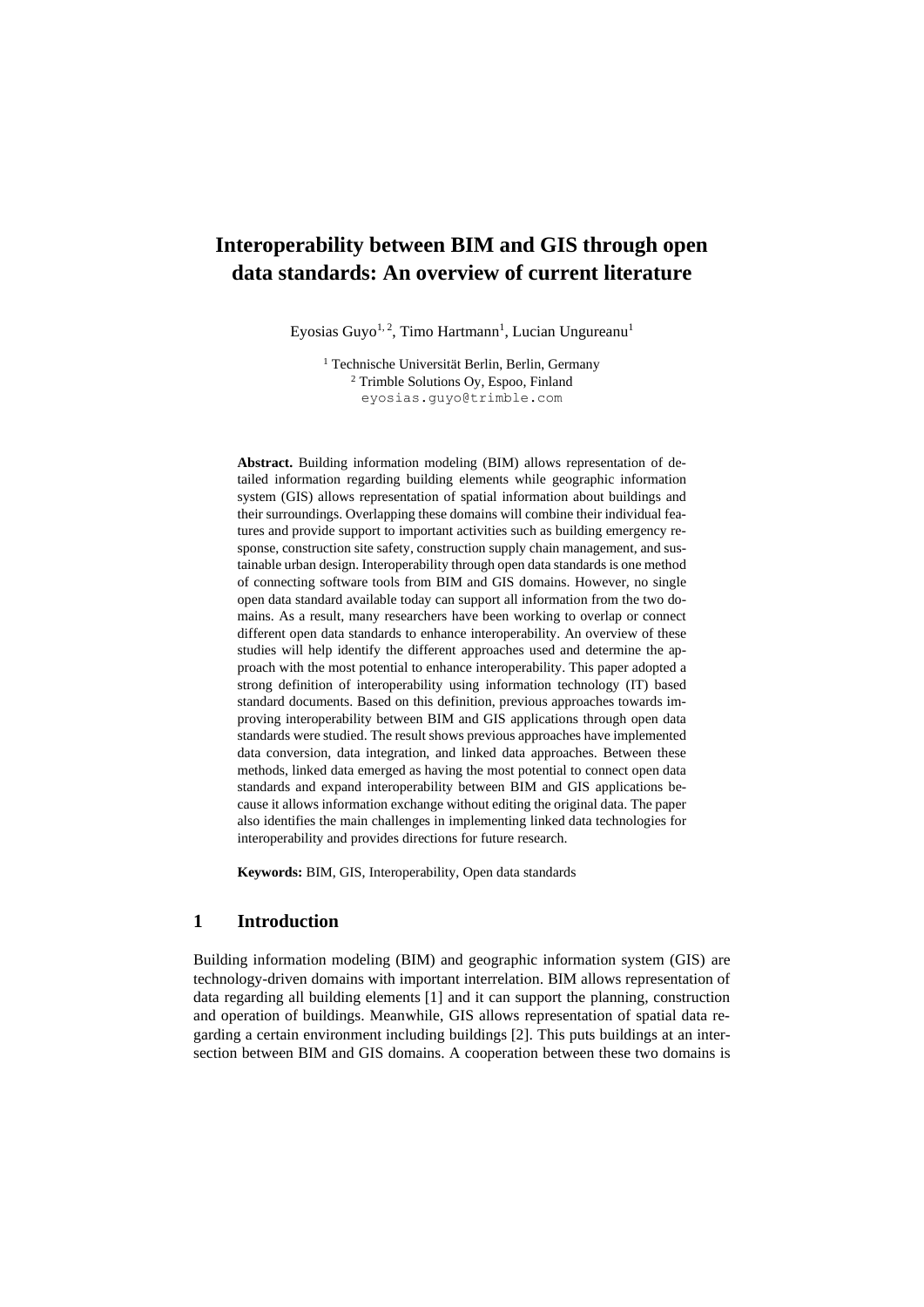important to manage the built environment since the construction and operation of buildings affect their environment [3], and inversely, environmental aspects influence the planning, construction, and operation of buildings [4]. Benefits of such cooperation can include improved construction site safety, enhanced construction supply chain management, improved building emergency management, and sustainable urban design [3, 5-9].

BIM and GIS tools, however, have some significant differences that make collaboration a challenge. Originally, BIM tools were aimed at supporting the design of new objects with various levels of detail, while GIS tools were used to represent spatial data regarding objects that already exist in an environment [10]. Hence, they evolved differently [4]. They differ in data structure, in geometry representation, in level of development, and in the coordinate system they use [11]. As a result, even though the effort to integrate the two domains has been increasing in the past years [3], joining the domains remains a challenge. The objective of this paper is to investigate previous integration approaches and determine which of the approaches have the most potential to improve cooperation between BIM and GIS tools. The paper will also identify challenges and future research directions.

Amirebrahimi et al. [6] classified BIM and GIS integration levels into application level, process level, and data level integration. This paper will focus on data level integration through open data standards. The paper is structured as follows. In Section 2, we adopt information technology (IT) based definition of interoperability from international documents. In Section 3 we present some open data standards from BIM and GIS that can play a key role in interoperability between the two domains. No single open data standard, however, can fully support information exchange between BIM and GIS. Therefore, the data standards should be overlapped or connected with one another. And that will be the focus of Section 4 where previous approaches to connect open data standards are discussed. The accomplishments and shortcomings of these approaches will be presented in the same section. In Section 5 and 6 discussions and conclusions are presented along with challenges and future research directions.

# **2 Working definition of Interoperability**

Interoperability is defined in different ways in different domains [12]. Therefore, we decided to adopt a well-established definition for interoperability before discussing the topic. Interoperability between software tools is an IT based concept. Hence, to establish a strong definition for the term, we decided to explore IT based definitions. For this purpose, we considered *IEEE Standard Glossary of Software Engineering Terminology* published by Institute of Electrical and Electronics Engineers (IEEE) [13] and *Information Technology – Vocabulary* jointly published by the International Organization for Standardization (ISO) and the International Electrotechnical Commission (IEC) [14]. ISO/IEC defines multiple types or features of interoperability such as syntactic interoperability, semantic data interoperability, and behavioral interoperability [15]. For this paper, we will use the general definition of the term given on ISO/IEC 2382:2015 to simplify the discussion. We also identified the definition of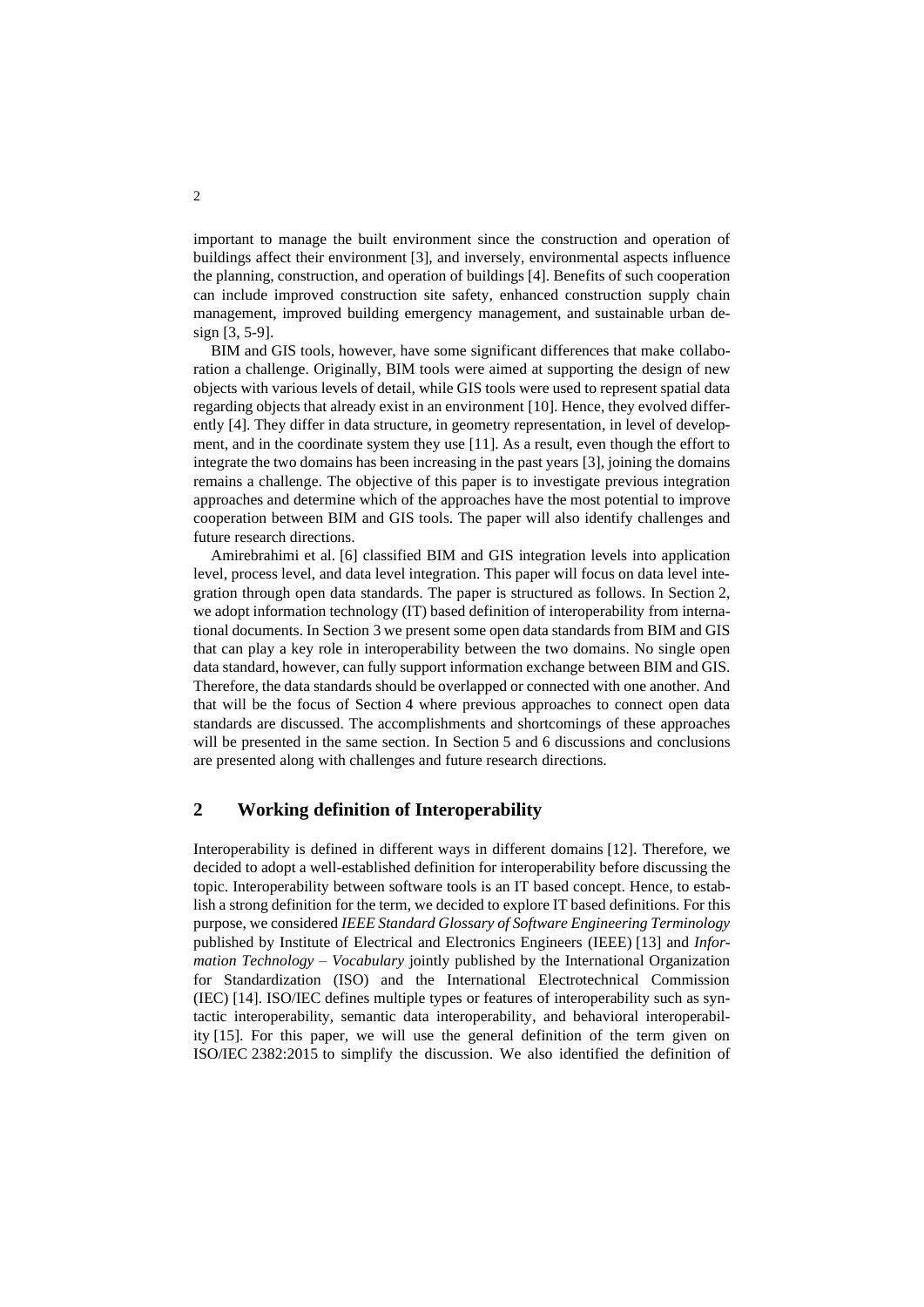'integration' and 'conversion' as these concepts are sometimes mistakenly used in interoperability discussions within the literature as being synonymous.

Terms IEEE [13] ISO/IEC [14] Interoperability "The ability of two or more systems or components to exchange information and to use the information that has been exchanged". The capability to communicate, or exchange data between different functional units in a manner that demands the user to have little or no knowledge regarding each unit Integration "The process of combining software components, hardware components, or both into an overall system". "progressive assembling of system components into the whole system" Conversion "Modification of existing software to enable it to operate with similar functional capability in a different environ-Changing "the representation of data from one form to another, without changing the information conveyed".

**Table 1.** Definitions of important terms based on international standards

The IT based definitions presented in Table 1 articulate what interoperability is and what it is not. Interoperability is not conversion or modification of data representation. It is also not combining or assembling data models into one. Rather, we define it as the ability to communicate and exchange information between different software tools and use the information exchanged. The software tools, in this paper's context, are applications from BIM and GIS domains. This definition will be used as a requirement to evaluate interoperability approaches in this paper.

# **3 Interoperability through open data standards**

ment".

There are different approaches to achieve interoperability between BIM and GIS tools. These approaches involve either reconfiguring the tools or modifying work processes or using open data standards [6]. This paper focuses on interoperability through open data standards. These open standards allow exchange of information between different software tools without requiring users to have a vendor specific software package [16].

The following subsections present some of the open data standards available for BIM and GIS and their capacity to go beyond their original scope and contribute towards BIM and GIS interoperability. The open data standards were selected by running a term co-occurrence analysis using VOSviewer on the 41 literatures referenced in this paper. The analysis identified CityGML (47 occurrences), IFC (31 occurrences), IndoorGML (22 occurrences) and LandInfra (8 occurrences) as open data standards with multiple occurrences.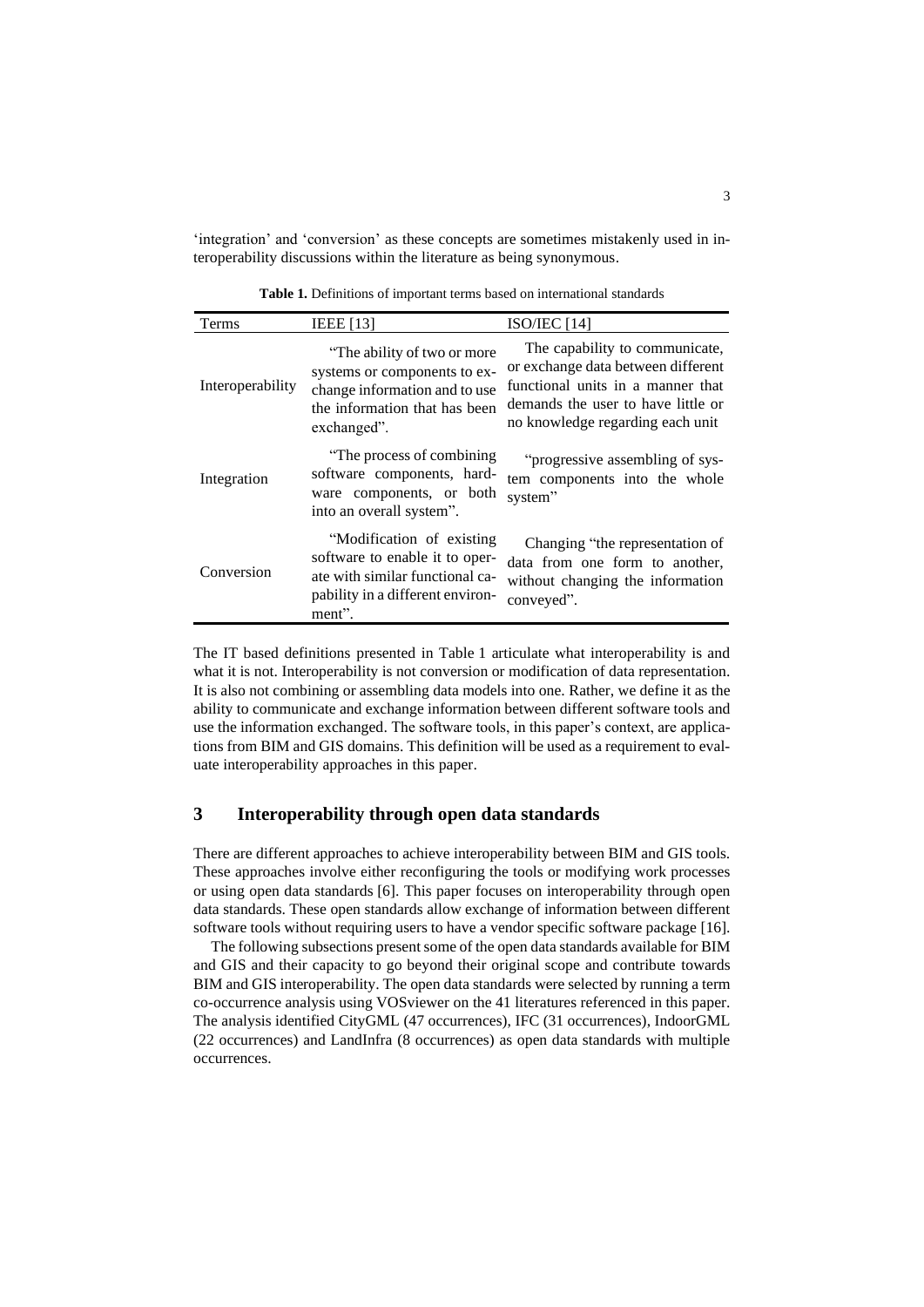### **3.1 CityGML**

City Geography Markup Language (CityGML) is an XML-based data model widely implemented for the representation and exchange of 3D city models [17]. It is an Open Geospatial Consortium (OGC) standard that can represent built structures (buildings, tunnels, bridges, and roads) and environmental aspects (elevation, vegetation, water bodies and more) [18].

CityGML provides two concepts to support the exchange of features that are not explicitly represented in the schema [18]. One is the concept of generic objects and attributes. This concept allows features that are not explicitly represented in CityGML to be modelled using generic objects. The second concept is application domain extension (ADE) which allows addition of new features and information to existing CityGML classes without altering the semantic structure of CityGML [18, 19]. ADEs have played an important role in some of BIM-GIS collaboration efforts such as de Laat and van Berlo [20] and Deng et al. [21]. However, its use may not be supported by some software packages [20, 21].

Another important CityGML feature in BIM-GIS integration discussions is the concept of level of details (LODs). CityGML supports 5 LODs. At the lowest level there is LOD0 where buildings are represented by footprint or roof edge polygons. And at the highest level we have LOD4 where buildings are modeled with detailed elements including indoor space representations [18]. This concept supports integration efforts since features represented in similar LODs can be integrated more smoothly than features of different LoDs [22].

## **3.2 Industry Foundation Classes (IFC)**

The Industry Foundation Classes (IFC) is an open source file format developed to enable interoperability between BIM software tools [16]. It is developed by buildingSMART International and it is the basis for ISO 16739-1:2018 [23]. Its data schema is defined in EXPRESS data specification language (defined in ISO 10303-11) and in XML Schema definition language (XSD) [24]. Currently, buildingSMART is working on IFC extensions to represent infrastructure facilities (such as railways, roads and bridges) which can enhance IFC's role in cross-domain collaboration between BIM and GIS tools [17].

### **3.3 IndoorGML**

IndoorGML is another OGC open data standard and it is an XML-based schema for indoor spatial information [25]. Unlike IFC, which focuses on building component features, IndoorGML mainly focuses on representation of indoor space structures as well as interoperability between indoor spatial information tools [26]. It also provides extensive support for indoor navigation [27].

IndoorGML includes only a minimum set of geometric and semantic components to avoid overlapping with standards such as IFC and CityGML [25]. Therefore, it is beneficial to align it with these other standards [28]. IndoorGML permits such alignment

4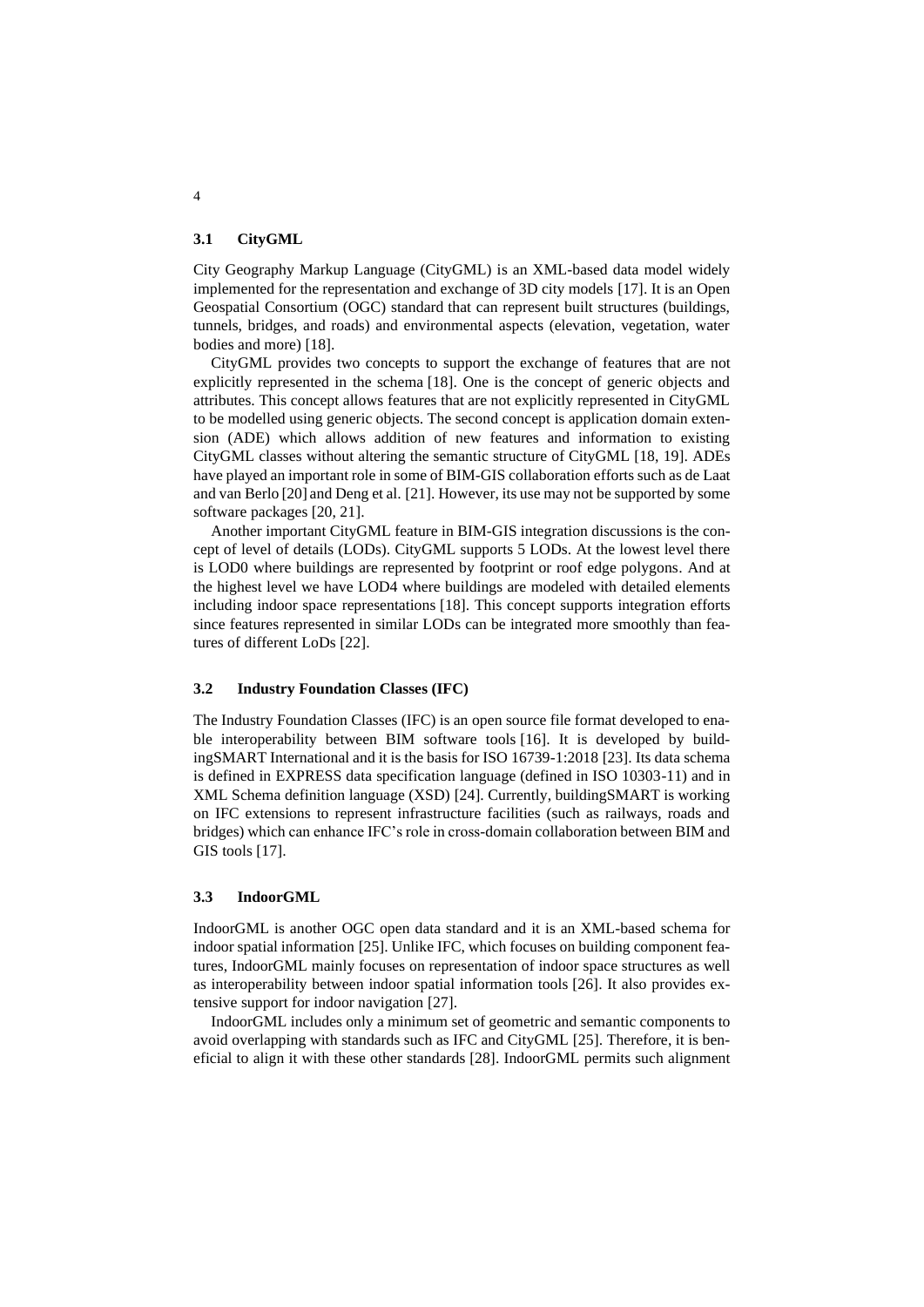by allowing referencing of objects in external datasets such as IFC and CityGML [25]. Through this referencing feature, IndoorGML has the potential to contribute to crossdomain collaboration between BIM and GIS tools.

### **3.4 LandInfra**

LandInfra is a relatively new OGC standard [29]. It is a conceptual model for land and civil engineering infrastructure and it is published for predetermined use cases (facilities, projects, alignment, road, railway, survey, land features and land division) [30]. LandInfra has some potential overlap with CityGML. However, unlike CityGML, it does not have the concept of extension and LODs [29]. It does, however, support some features that are not available in CityGML nor IFC. These include: supporting subsurface data modeling, providing a framework to model legal information of buildings and storing survey related information [31].



**Fig. 1.** Real-world objects represented by IFC, CityGML and LandInfra (Dark shading indicates strong coverage, light shading weaker coverage (or under development) and no shading implies no known coverage.) [32]

In summary, the open data standards presented in this section are developed with a specific scope in mind. IFC (currently) is for building information modeling, CityGML is for 3D virtual city modeling, IndoorGML is for indoor space modeling and navigation, and LandInfra is for land and civil engineering infrastructure. Figure 1 presents three of these data standards (IFC, CityGML and LandInfra) and various objects from BIM and GIS they support. As it can be seen in the figure, each standard supports only a portion of all the objects available. Although some of the standards have features that allow them to be extended beyond their original scope, no single standard can support all data exchange requirements between BIM and GIS. While interoperability does not necessitate complete data exchange, the lack of complete representation by the open data standard implies there exists data that cannot be exchanged using these data standards. As a result, researchers have been attempting to overlap or connect these open data standards with one another to improve data exchange between BIM and GIS.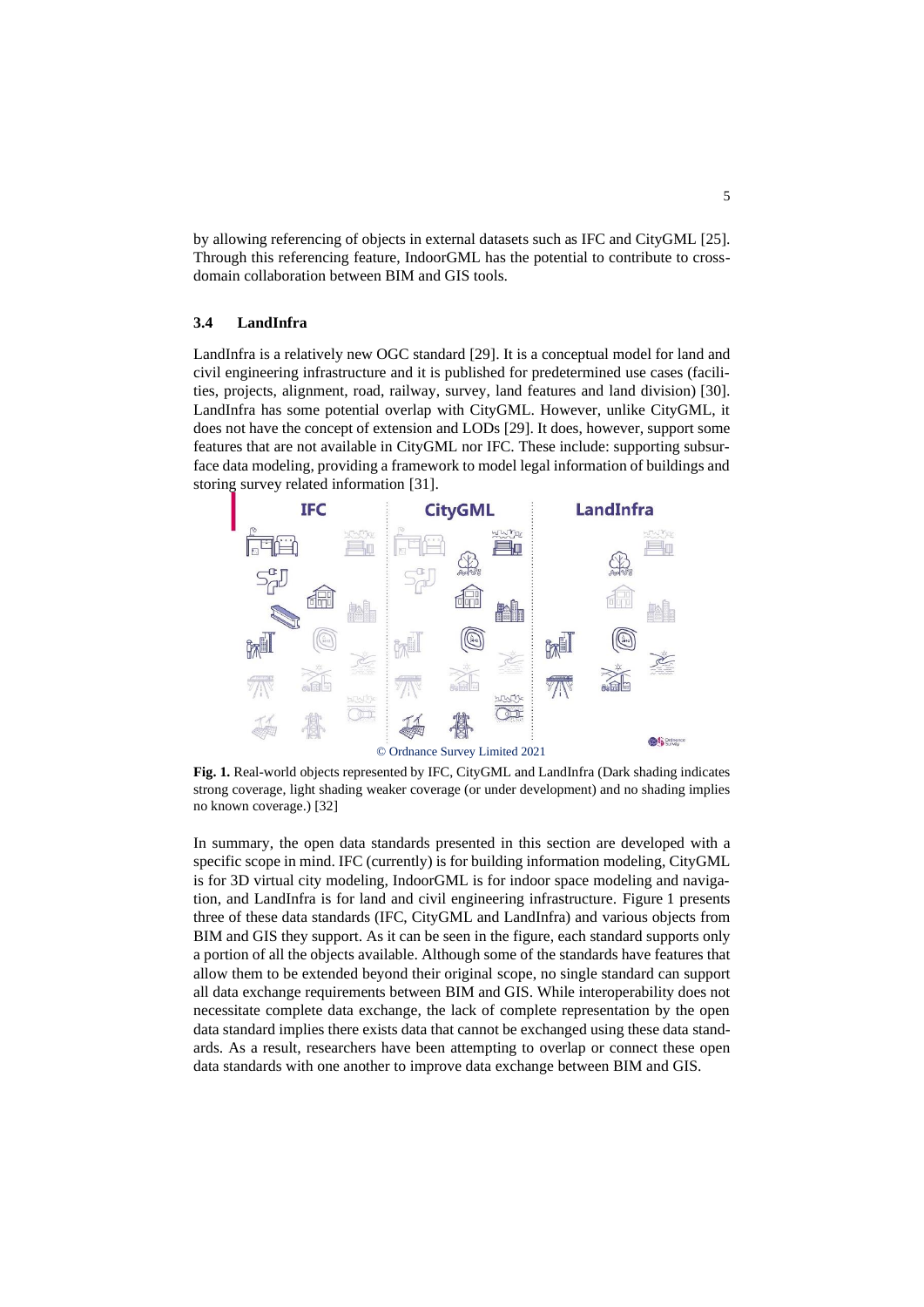# **4 Connecting BIM and GIS data standards**

Previous studies that proposed different methods to connect open data standards from BIM and GIS are summarized in this section. Their contribution towards improving interoperability between BIM and GIS domains is discussed based on the definition of interoperability articulated in Section 2. The methods identified are categorized into *data standard conversion*, *data standard integration*, and *linked data approach* based on the process they implemented. It should be noted that some methods involved more than one of these processes.

### **4.1 Data standard conversion**

Most of the previous BIM-GIS data standard integration methods focused on conversion of IFC to CityGML [3]. de Laat and van Berlo [20] proposed a unidirectional conversion where geometry of building objects and their properties (semantic information) stored in IFC format can be transformed to CityGML LOD4. Deng et al. [21] proposed a bidirectional exchange of geometrical information between IFC and CityGML as well as a unidirectional transformation of semantic information from IFC to CityGML. Both studies created new CityGML extensions (ADEs) to implement the conversion. These methods will work only if GIS applications are able to work with the new extensions which may not always be the case as revealed in the studies. A study by Donkers et al. [33] presented a unidirectional conversion algorithm to convert geometrical and semantic information from IFC model to CityGML LOD3 building model which does not include building interiors like CityGML LOD4. There was also a proposal to extract indoor building information from IFC into IndoorGML [34].

Some commercial software tools provide data conversion services, mostly from IFC to CityGML. Feature Manipulation Engine (FME) provides such service and it has been used by studies such as Yu and Teo [35] and Jusuf et al. [9]. Similarly ArcGIS and its data interoperability extension were used for conversion of BIM data into GIS data by studies such as Amirebrahimi et al. [6] and Tashakkori et al. [7].

Overall, the studies in this group proposed to exchange information between BIM and GIS by converting one data standard into another. The conversions are mostly unidirectional conversion from BIM to GIS (IFC to CityGML) which neglects the other half of the information exchange requirement that is from GIS to BIM. Moreover, even though some information can be transferred through conversion, the process alters and modifies the original data model. This results in data loss and inconsistencies [11, 17]. And the outputs are not always supported by the target software tools. Because of these drawbacks, the studies in this category fall short of meeting the requirements of interoperability established in Section 2.

### **4.2 Data standard integration**

In this category, there are studies that propose aggregating both BIM and GIS data into a single unified model or database. A notable example is El-Mekawy et al. [8] who presented a unified building model (UBM) where all classes and concepts from IFC

6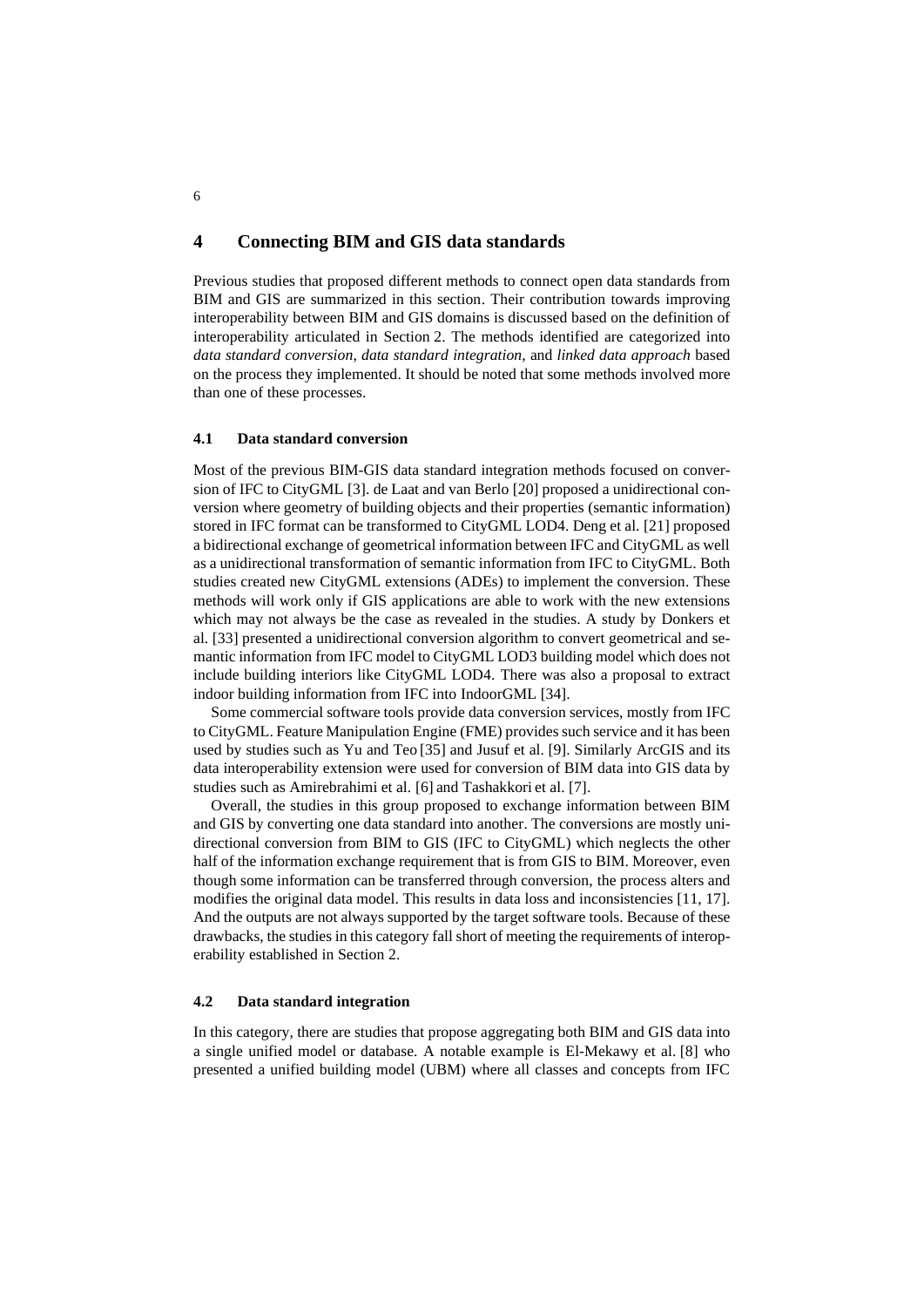and CityGML would be aggregated. ArcGIS, a GIS software, was chosen to implement this model. When compared with methods that convert IFC into CityGML, the UBM method results in less information loss. However, the information exchange remains one directional, that is from BIM tools to GIS tools.

Wyszomirski and Gotlib [2] proposed to combine data from IFC and CityGML models and store it in a single database. The aim is to allow BIM and GIS tools to share information by sending and retrieving data to and from a database. However, BIM applications that are currently available on the market do not have mechanisms to work with data stored in a database.

The methods grouped in this section were able to reduce data loss by integrating IFC and CityGML data standards together instead of converting one into the other. However, whether fully integrating different models is favorable or not is questioned by some authors as it can create data ownership and intellectual property rights issues [11, 36]. Furthermore, the proposed methods favor GIS tools since those tools are the ones that get access to the integrated data. Therefore, methods in this group do not sufficiently satisfy the requirements of interoperability defined in Section 2.

#### **4.3 Linked data for interoperability**

Studies grouped in this category used linked data approaches to link BIM and GIS data standards. Hor et al. [37] proposed to link BIM and GIS through semantic web technologies by developing a semantic graph database framework using IFC and CityGML source datasets. They provided a web-based application to simulate the integrated model. However, practical use cases of the integration were not discussed in detail.

Vilgertshofer et al. [17] used a linked data approach to connect a BIM-based tunnel model with its corresponding GIS model by converting IFC and CityGML into web ontology language (OWL) representation and establishing a link between them. OWL is a language in semantic web technologies that is used to represent rich and complex knowledge [38]. Using OWL representation to establish the link allowed the authors to use semantic web querying language SPARQL to query data from IFC and CityGML.

Similarly, Karan et al. [10] proposed to create semantic web representation of BIM and GIS data , so that it can be processed by semantic web applications. They developed an ontological representation of IFC and linked that to selected existing GIS ontologies. The result was an extended ontology with concepts from BIM and GIS that were relevant to a specific use case (monitoring construction supply chain management). Then, using SPARQL, information could be retrieved from the combined dataset. The authors were able to represent the query results in ifcXML building model which can be loaded into BIM tools. They also used CSV format to represent the query result in GIS tools.

The studies categorized in this group developed a semantic web representation of BIM and GIS data standards and created a link between the web representation (rather than converting one data standard into another). Hence the original data remained unchanged. Only selected data was transferred instead of all the data. And the results could be created in formats that can be used by both BIM and GIS tools. These characteristics make the linked data approaches exceedingly favorable for interoperability use between BIM and GIS tools.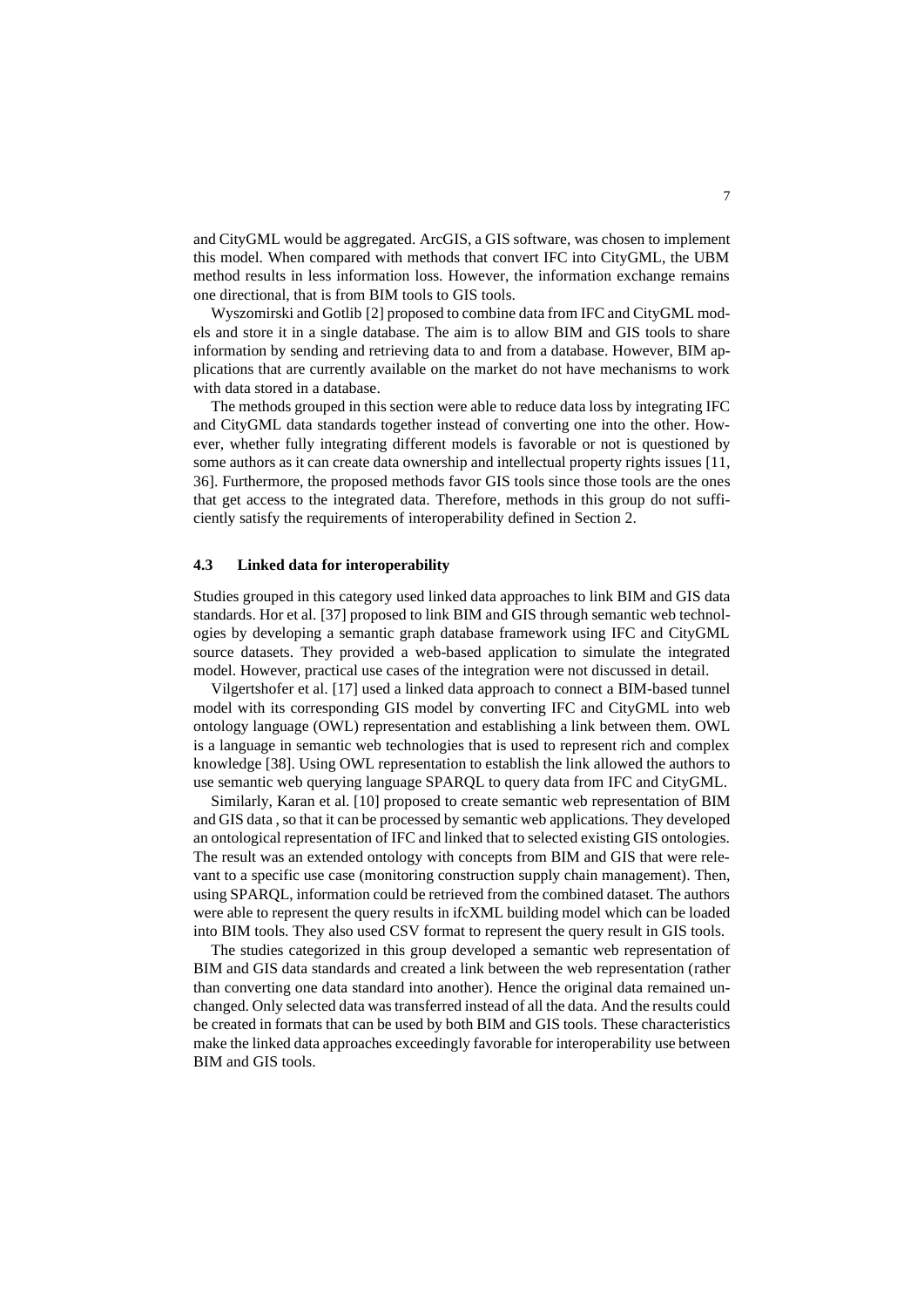Semantic web approaches are gaining popularity in BIM-GIS collaboration researches [3]. Availability of BIM and GIS web standards can contribute to such studies. IFC schema is available in OWL ontology (ifcOWL) which provides the opportunity to represent building data in Resource Description Framework (RDF) graphs [1]. RDF is a framework used to publish and interlink data on the web [39]. Geospatial data can also be represented in the semantic web using standards such as GeoSPARQL and stRDF. GeoSPARQL provides a vocabulary for representation of geospatial data in RDF and it also defines a SPARQL extension to process geospatial data [40]. stRDF extends RDF with the ability to represent spatial and temporal data and it can be queried using stSPARQL which is an extension of SPARQL [41].

However, semantic web approaches have some critical issues. Ontologies developed by multidisciplinary professionals (BIM and GIS in the current context) may lead to inconsistency [10]. Establishing agreement between the different ontologies is a challenge [24]. Additionally, the technologies require some understanding of graph mathematics, graph databases structure and related tools in addition to understanding BIM and GIS knowledge data structure and schema characteristics [37]. And finally, the methods were implemented on limited use cases. Therefore, further studies that implement semantic web approaches to other use cases is necessary to better understand and evaluate these methods.

# **5 Discussion**

This paper embraces an IT-based definition of interoperability extracted from IEEE and ISO/IEC standards. We defined interoperability as the ability to communicate and exchange information between different software tools and be able to use the exchanged information. Among the different methods that can be implemented to provide interoperability between BIM and GIS tools, the use of open data standards was the focus of this paper.

We presented some of the open data standards available in BIM and GIS (IFC, CityGML, IndoorGML and LandInfra) in Section 3. The interoperability role these standards play in their respective domain (For example CityGML in 3D virtual city modeling) and their capacity to extend beyond their original scope and support crossdomain collaboration between BIM and GIS tools (for example ADEs in CityGML) were discussed. However, currently, none of these standards can support all data exchange requirements between BIM and GIS. Even though interoperability does not necessitate complete data exchange, the lack of complete representation by the open data standard indicates that there exists data that cannot be exchanged while using these data standards. Therefore, to enhance interoperability, the data standards could be overlapped or connected with one another.

Several studies have proposed several approaches to connect BIM and GIS data standards. These proposals were grouped into three in this paper. The first group proposed to convert one data standard into another. Some information could be transferred between BIM and GIS tools through these conversion methods. However, the conversion process alters and modifies data representation resulting in data inconsistency and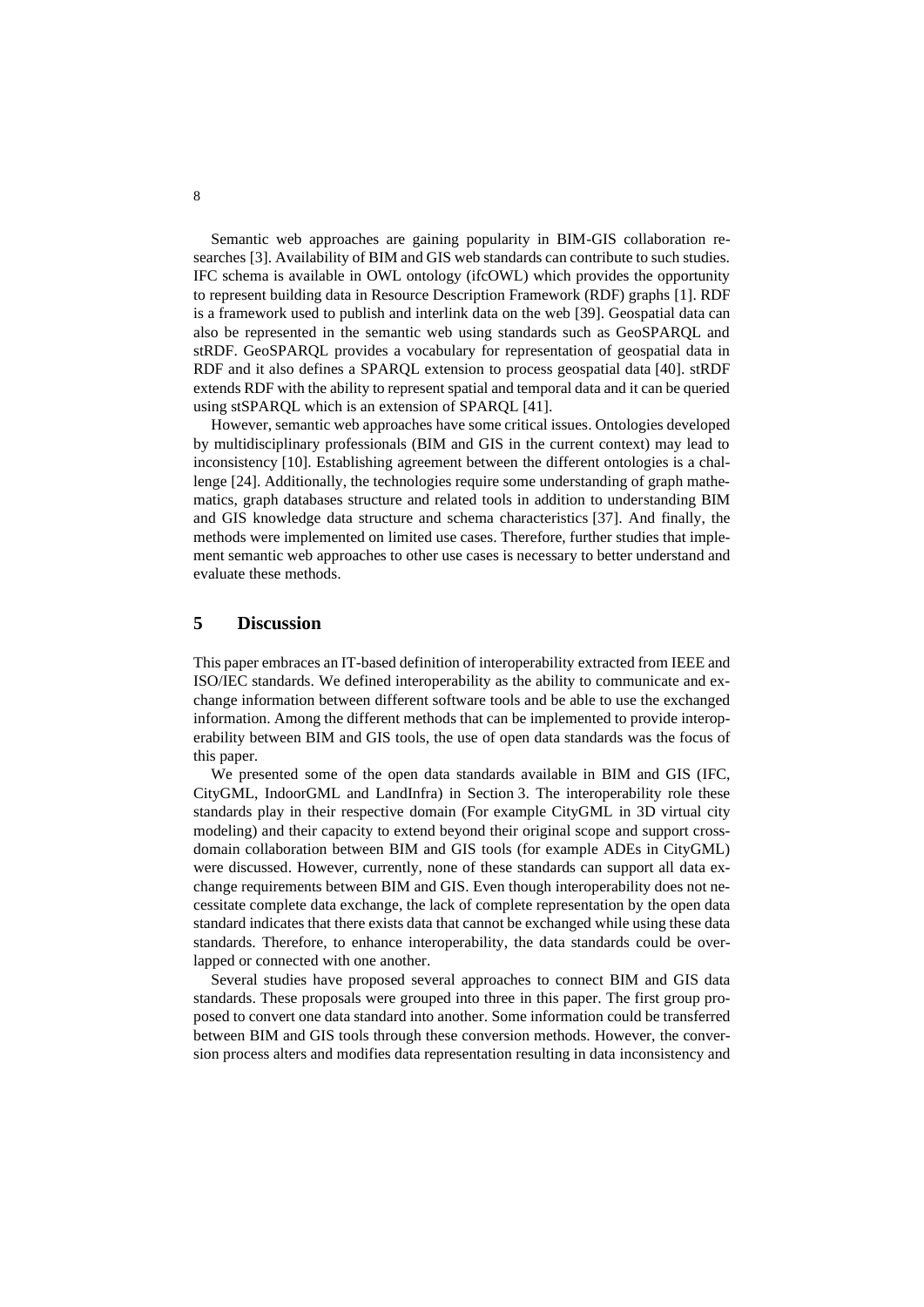data loss. Moreover, most of the conversion methods are unidirectional transformations (from BIM to GIS) that cover only one side of the information exchange requirement. And at times, the outputs were not supported by the target applications. Hence, these approaches fail to correspond with the definition of interoperability established in Section 2 of this paper.

The second group of approaches proposed to combine data standards from BIM and GIS domains (in IFC and CityGML format) and store it in a unified model or database. These methods allow information from BIM and GIS domains to be aggregated and stored together. However, it was the GIS tools that had access to the aggregated data. That means data is transferred from BIM to GIS but not vice versa. Therefore, these methods fell to meet the requirements of interoperability established in this paper.

The third group of BIM-GIS interoperability studies identified were studies that created links between different data standards through linked data and semantic web technologies. This approach allows different models to remain separate and stored in their original form while selected information is shared between them without loss of meaning [11]. The outputs could be given in formats that are supported by both BIM and GIS tools. These important characteristics of linked data approaches complies with the definition of interoperability adopted in Section 2 of this paper.

Although semantic web technologies are identified as promising methods to link data models, they still have certain issues. Establishing agreement between different ontologies from different disciplines is a crucial challenge [24]. One way to address this issue could be through formalization of AEC ontologies [10]. Currently, there are discussions as to whether to create a central ontology and build everything else around it or manage data in a completely decentralized manner [24]. Another challenge is that these technologies require some understanding of graph mathematics, graph database structure and related concepts [37].

# **6 Conclusion**

The relationship between buildings and their surrounding environment calls for a collaboration between BIM and GIS domains. BIM supports the design, construction, and operation of the buildings while GIS supports spatial data regarding the surrounding of those buildings as well as their inside space. Interoperability between software tools from the two domains will allow us to combine their functionality and leverage it for better management of the built environment.

To discuss interoperability between BIM and GIS tools, it is necessary to have a well-developed definition of interoperability. Hence, this paper began by adopting a definition of interoperability from IEEE and ISO/ IEC standards. Then, between the different approaches towards interoperability, this paper focused on the use of open data standards. Some open data standards from BIM and GIS were presented and their potential to support cross-domain interoperability between BIM and GIS was discussed. However, since none of the open data standards support all necessary data exchange requirements, they need to be overlapped or connected with one another to improve interoperability.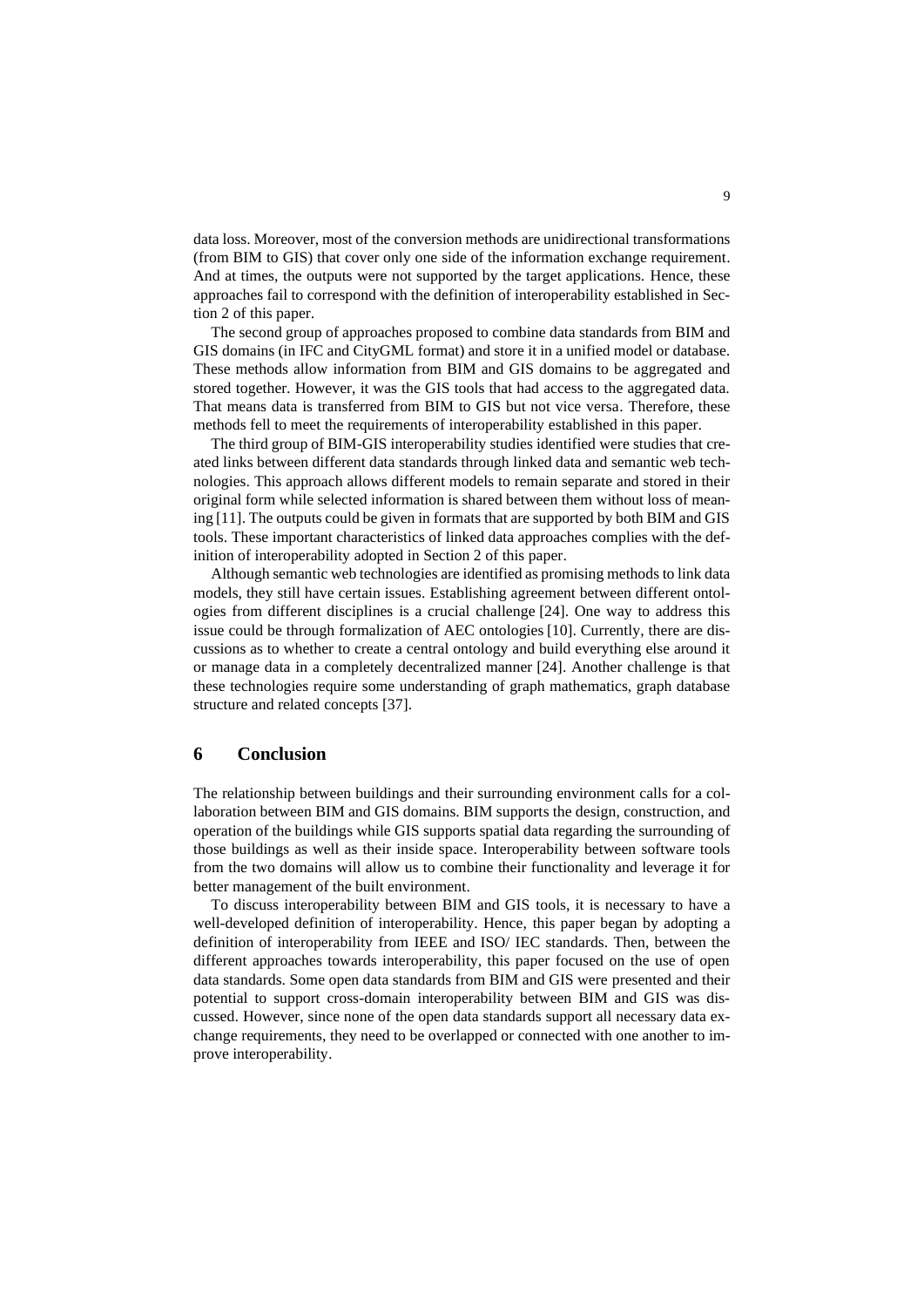There were many approaches in the past to connect open data standards from BIM and GIS. These approaches were summarized in this paper and were classified into data standard conversion, data standard integration and linked data approach. Among these, the use of linked data methods to create a link between BIM and GIS data standards was identified as a promising approach to enhance interoperability for the fundamental reason that it allows information exchange without editing the original data. However, harmonization between knowledge bases created by different domains remains a challenge to the linked data methods. Furthermore, additional use case-based studies that implement linked data methods to exchange information between BIM and GIS tools are necessary to further understand the role linked data methods can play in the interoperability discussion.

### **Acknowledgment**

This project is receiving funding from the European Union's Horizon 2020 research and innovation programme under the Marie Skłodowska-Curie grant agreement No 860555.

### **References**

- 1. Pauwels, P. and Terkaj, W., EXPRESS to OWL for construction industry: Towards a recommendable and usable ifcOWL ontology, Autom. Constr., vol. 63, pp. 100–133, (2016), doi: 10.1016/j.autcon.2015.12.003.
- 2. Wyszomirski, M. and Gotlib, D., A Unified Database Solution to Process BIM and GIS Data, Appl. Sci., vol. 10, no. 23, (2020), doi: 10.3390/app10238518.
- 3. Wang, H., Pan, Y., and Luo, X., Integration of BIM and GIS in sustainable built environment: A review and bibliometric analysis, Automation in Construction, vol. 103. Elsevier B.V., pp. 41–52, (Jul. 01, 2019), doi: 10.1016/j.autcon.2019.03.005.
- 4. Zhu, J., Wright, G., Wang, J., and Wang, X., A Critical Review of the Integration of Geographic Information System and Building Information Modelling at the Data Level, ISPRS Int. J. Geo-Information, vol. 7, no. 2: 66, (2018), doi: 10.3390/ijgi7020066.
- 5. Irizarry, J., Karan, E. P., and Jalaei, F., Integrating BIM and GIS to improve the visual monitoring of construction supply chain management, Autom. Constr., vol. 31, pp. 241– 254, (2013), doi: 10.1016/j.autcon.2012.12.005.
- 6. Amirebrahimi, S., Rajabifard, A., Mendis, P., and Ngo, T., A data model for integrating GIS and BIM for assessment and 3D visualisation of flood damage to building, in *CEUR Workshop Proceedings*, (2015), vol. 1323, pp. 78–89.
- 7. Tashakkori, H., Rajabifard, A., and Kalantari, M., A new 3D indoor/outdoor spatial model for indoor emergency response facilitation, Build. Environ., vol. 89, pp. 170–182, (2015), doi: 10.1016/j.buildenv.2015.02.036.
- 8. El-Mekawy, M., Östman, A., and Hijazi, I., A unified building model for 3D urban GIS, ISPRS Int. J. Geo-Information, vol. 1, no. 2, pp. 120–145, (2012), doi: 10.3390/ijgi1020120.
- 9. Jusuf, S., Mousseau, B., Godfroid, G., and Soh, J., Path to an Integrated Modelling between IFC and CityGML for Neighborhood Scale Modelling, Urban Sci., vol. 1, no. 3: 25, (2017), doi: 10.3390/urbansci1030025.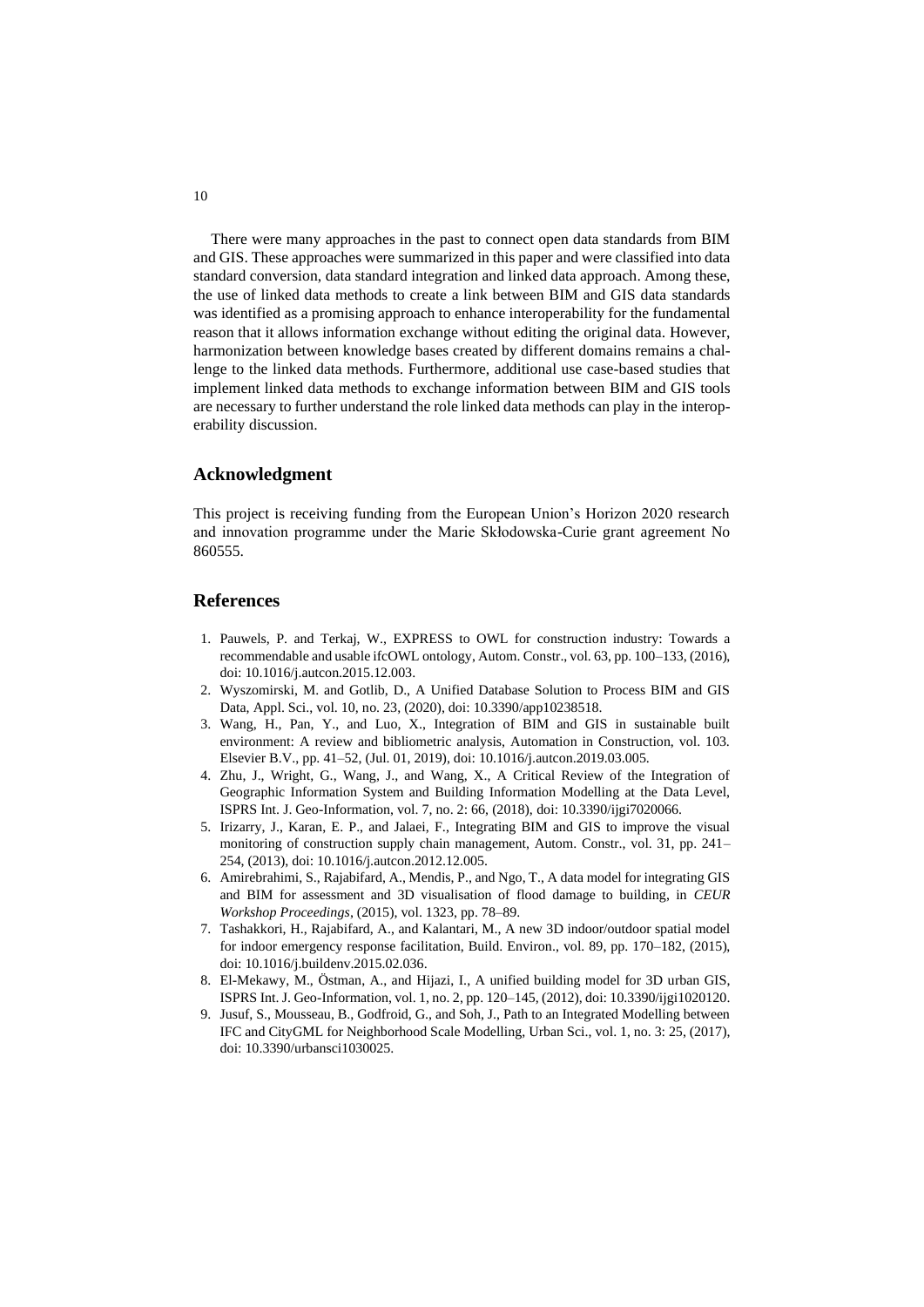- 10. Karan, E. P., Irizarry, J., and Haymaker, J., BIM and GIS Integration and Interoperability Based on Semantic Web Technology, J. Comput. Civ. Eng., vol. 30, no. 3, (2016), doi: 10.1061/(asce)cp.1943-5487.0000519.
- 11. Herle, S., Becker, R., Wollenberg, R., and Blankenbach, J., GIM and BIM: How to Obtain Interoperability Between Geospatial and Building Information Modelling?, PFG - J. Photogramm. Remote Sens. Geoinf. Sci., vol. 88, no. 1, pp. 33–42, (2020), doi: 10.1007/s41064-020-00090-4.
- 12. International Organization for Standardization, Advanced automation technologies and their applications — Requirements for establishing manufacturing enterprise process interoperability — Part 1: Framework for enterprise interoperability (ISO 11354-1:2011). (2011).
- 13. The Institute of Electrical and Electronics Engineers (IEEE), IEEE Standard Glossary of Software Engineering Terminology. (1990).
- 14. International Organization for Standardization (ISO), ISO/IEC 2382:2015 Information technology — Vocabulary, 1st ed. (2015).
- 15. International Organization for Standardization (ISO), ISO/IEC 19941:2017 Information technology — Cloud computing — Interoperability and portability. (2017).
- 16. Laakso, M. and Kiviniemi, A., The IFC standard A review of history, development, and standardization, J. Inf. Technol. Constr., vol. 17, pp. 134–161, (2012).
- 17. Vilgertshofer, S., Amann, J., Willenborg, B., Borrmann, A., and Kolbe, T. H., Linking BIM and GIS models in infrastructure by example of IFC and CityGML, in *ASCE International Workshop on Computing in Civil Engineering 2017*, (2017), pp. 133–140, doi: 10.1061/9780784480823.017.
- 18. Open Geospatial Consortium, OpenGIS City Geography Markup Language (CityGML) Encoding Standard, Version 2.0.0. (2012).
- 19. Biljecki, F., Kumar, K., and Nagel, C., CityGML Application Domain Extension (ADE): overview of developments, Open Geospatial Data, Softw. Stand., vol. 3, no. 1: 13, (2018), doi: 10.1186/s40965-018-0055-6.
- 20. de Laat, R. and van Berlo, L., Integration of BIM and GIS: The Development of the CityGML GeoBIM Extension, (2011), pp. 211–225.
- 21. Deng, Y., Cheng, J. C. P., and Anumba, C., Mapping between BIM and 3D GIS in different levels of detail using schema mediation and instance comparison, Autom. Constr., vol. 67, pp. 1–21, (2016), doi: 10.1016/j.autcon.2016.03.006.
- 22. Gröger, G. and Plümer, L., CityGML Interoperable semantic 3D city models, ISPRS Journal of Photogrammetry and Remote Sensing, vol. 71. pp. 12–33, (Jul. 2012), doi: 10.1016/j.isprsjprs.2012.04.004.
- 23. International Organization for Standardization (ISO), ISO 16739-1:2018 Industry Foundation Classes (IFC) for data sharing in the construction and facility management industries — Part 1: Data schema. (2018).
- 24. Pauwels, P., Zhang, S., and Lee, Y.-C., Semantic web technologies in AEC industry: A literature overview, Autom. Constr., vol. 73, pp. 145–165, (2017), doi: 10.1016/j.autcon.2016.10.003.
- 25. Open Geospatial Consortium, OGC ® IndoorGML 1.1. (2020).
- 26. Kim, J. S., Yoo, S. J., and Li, K. J., Integrating IndoorGML and CityGML for indoor space, vol. 8470. Springer Verlag, (2014).
- 27. Srivastava, S., Maheshwari, N., and Rajan, K. S., Towards generating semantically-rich indoorgml data from architectural plans, in *International Archives of the Photogrammetry, Remote Sensing and Spatial Information Sciences - ISPRS Archives*, (2018), vol. 42, no. 4, pp. 591–595, doi: 10.5194/isprs-archives-XLII-4-591-2018.